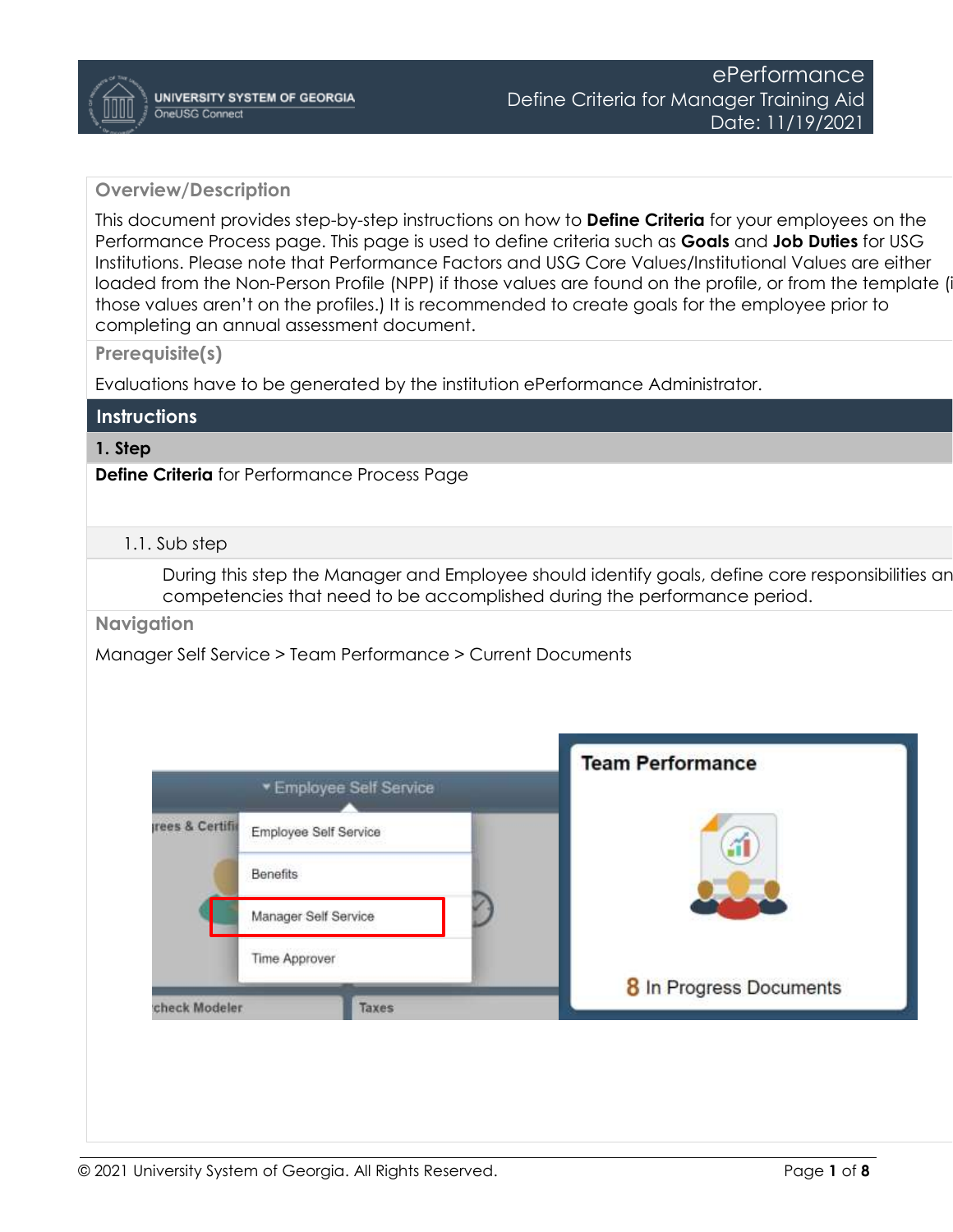a. Employee(s)will have document type listed in **Current Documents** page. Please note that an employee can have multiple documents, so carefully select the document that matches the desired evaluation period.

| <b>4 Manager Self Service</b> |              |                                                     | <b>Team Performance</b>       |                               |                              |                         | Â                   |
|-------------------------------|--------------|-----------------------------------------------------|-------------------------------|-------------------------------|------------------------------|-------------------------|---------------------|
| <b>Current Documents</b>      | $\mathbf{B}$ | <b>Current Documents</b>                            |                               |                               |                              | <b>Create Documents</b> |                     |
| <b>Historical Documents</b>   |              |                                                     |                               |                               |                              |                         |                     |
|                               |              | ۳                                                   |                               |                               |                              |                         | ñ                   |
|                               |              | Name / Job Title                                    | Document Type                 | <b>Document Status</b>        | Period Begin /<br>Period End | Next Due<br>Date        |                     |
|                               |              | <b>Orie Thornton</b><br>Manager III                 | <b>USG Provisional Review</b> | Approval - Submitted          | 08/22/2019<br>08/31/2019     | 08/22/2019              | 5                   |
|                               |              | Orie Thornton<br>Manager III                        | USG Annual Review for Staff   | Evaluation in Progress:       | 08/02/2019<br>08/31/2019     | 08/02/2019              | ö.                  |
|                               |              | Orie Thornton<br>Manager III                        | USG Annual Review for Staff   | Evaluation in Progress        | 08/01/2019<br>08/31/2019     | 08/01/2019              | 3                   |
|                               |              | <b>Jasmin Forts</b><br>Manager III                  | USG Annual Review for Leaders | Evaluation in Progress        | 01/01/2019<br>12/31/2019     | 12/01/2019              | s                   |
|                               |              | Orie Thornton<br>Manager III                        | USG Annual Review for Staff   | Evaluation in Progress        | 01/01/2019<br>12/31/2019     | 12/01/2019              | $\lambda$           |
|                               |              | <b>Lindsey Seipel</b><br>Employee Relations Manager | USG Annual Review for Staff   | Evaluation in Progress        | 01/01/2019<br>12/31/2019     | 12/01/2019              | $\scriptstyle\rm S$ |
|                               |              | <b>Jasmin Forts</b><br><b>Minimum Artist 101</b>    | USG Annual Review for Staff   | Track Progress - Checkpoint 1 | 01/01/2019<br>4151541090405  | 11/01/2019              | s                   |

- b. Select an employee from the grid, and the system will navigate to the **Performance Process** page, **Define Criteria.**
- c. **Define Criteria** section tabs are **Goals**, **Job Duties**, **Performance Factors** and **USG Core Values**. Each section has a percentage weight and each section can be expanded or collapsed.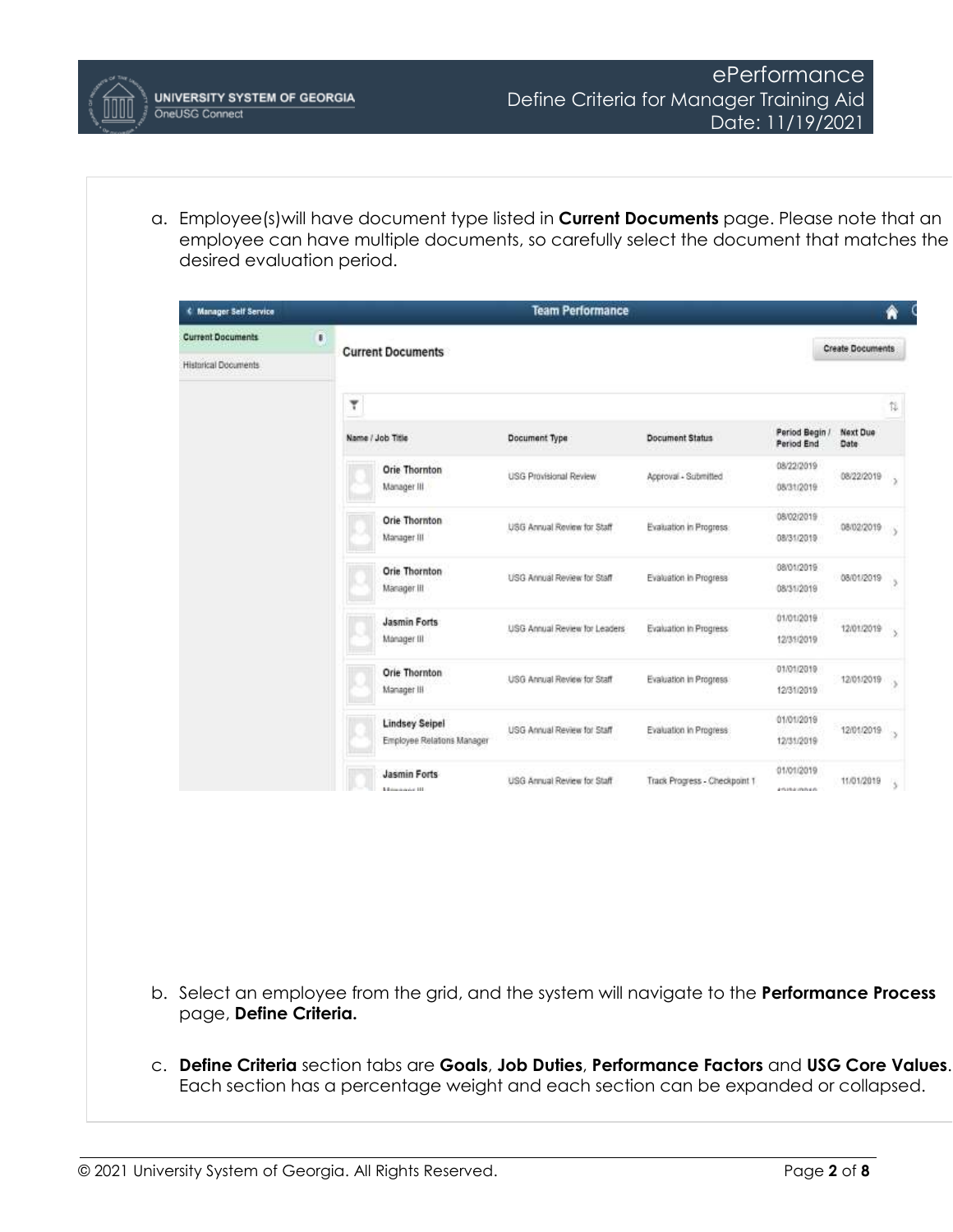

Please note that the Job Duties will load from the employee's NPP, and if an NPP isn't found, t section will be blank, and duties will need to be added manually by the manager.

The USG Core Values can be combined with the institutional Values if found on the NPP, otherwise the USG Core Values are loaded from the template.

| < Team Performance                                        |                                                |                                                                                                                                                                                              |                                             | Performance Process                                                                                                                       |                                |
|-----------------------------------------------------------|------------------------------------------------|----------------------------------------------------------------------------------------------------------------------------------------------------------------------------------------------|---------------------------------------------|-------------------------------------------------------------------------------------------------------------------------------------------|--------------------------------|
| Performance Process.                                      | 0 <sub>k</sub>                                 | USG Annual Review for Leaders                                                                                                                                                                |                                             |                                                                                                                                           |                                |
| <b>Steps and Tasks</b>                                    | $0.0*$<br>Define Criteria - Update and Approve |                                                                                                                                                                                              |                                             |                                                                                                                                           |                                |
| Cynthia Burton                                            |                                                | Cynthia Burton                                                                                                                                                                               |                                             |                                                                                                                                           |                                |
| USG Annual Review for Leaders                             |                                                | Actons -                                                                                                                                                                                     |                                             |                                                                                                                                           |                                |
| 05/01/2021 - 12/31/2022                                   | Overview                                       |                                                                                                                                                                                              | Job Title Manager, Benefits                 |                                                                                                                                           | Manager: Amy Philips           |
|                                                           |                                                |                                                                                                                                                                                              | Document Type USG Annual Review for Laaders |                                                                                                                                           | Period 06/01/2021 - 12/31/2022 |
| · · Define Criteria                                       |                                                |                                                                                                                                                                                              | Template Annual Revew for Leaders           | Document ID 7596                                                                                                                          |                                |
| Due Date<br>TU16/2022                                     |                                                |                                                                                                                                                                                              | Status In Progress                          |                                                                                                                                           | Due Date 11/16/2022            |
| · Update and Approve                                      |                                                |                                                                                                                                                                                              |                                             |                                                                                                                                           |                                |
| $\bullet$ $\circ$ Checkpoint 1<br>Due Date<br>12/01/2022  |                                                | 2. Make any necessary adjustments to the criteria and review your changes with the employee.<br>3. Once the performance criteria is correct select the approve button to complete this step. |                                             | Review the performance criteria (goals and/or responsibilities) that the employee plans to accomplish during this the performance period. |                                |
| • O Finalize Criteria<br>Due Date 12/01/2022              |                                                |                                                                                                                                                                                              |                                             |                                                                                                                                           |                                |
| • O Nominate Perticipants                                 |                                                | Performance Factors<br>Job Duties<br>Goals                                                                                                                                                   | USG Core Values                             |                                                                                                                                           |                                |
| Due Date 12/31/2022                                       |                                                | The Section 2 - Job Duties & Knowledge                                                                                                                                                       |                                             |                                                                                                                                           |                                |
| . O Review Participant Evaluations<br>Due Date 12/01/2022 |                                                | Job Dutles & Knowledge will be evaluated by Employee, Manager, Other                                                                                                                         |                                             |                                                                                                                                           |                                |
|                                                           |                                                | Add Item                                                                                                                                                                                     |                                             |                                                                                                                                           |                                |
| • O Review Self Evaluation<br>Due Date 12/01/2022         |                                                | * Job Duties & Knowledge Summary                                                                                                                                                             |                                             |                                                                                                                                           |                                |
|                                                           |                                                |                                                                                                                                                                                              | Section Weight 25 % (not less than 25%)     |                                                                                                                                           |                                |
| • Q Complete Manager Evaluation<br>Due Date 12/01/2022    |                                                |                                                                                                                                                                                              |                                             |                                                                                                                                           |                                |
|                                                           |                                                |                                                                                                                                                                                              |                                             |                                                                                                                                           |                                |
|                                                           |                                                | * Audit History                                                                                                                                                                              |                                             |                                                                                                                                           |                                |
|                                                           |                                                |                                                                                                                                                                                              |                                             |                                                                                                                                           |                                |
|                                                           |                                                |                                                                                                                                                                                              | Created By Amy Philips                      | 11/22/2021 E-47:48AM                                                                                                                      |                                |
| <b>Goals</b> tab<br><b>Performance Factors</b><br>Goals   |                                                | <b>USG Core Values</b>                                                                                                                                                                       | <b>Institutional Values</b>                 |                                                                                                                                           |                                |
| Section 1 - Goals                                         |                                                |                                                                                                                                                                                              |                                             |                                                                                                                                           |                                |
| Add Item<br>尉.                                            |                                                |                                                                                                                                                                                              |                                             |                                                                                                                                           |                                |
| Goals Summary                                             |                                                |                                                                                                                                                                                              |                                             |                                                                                                                                           |                                |
|                                                           |                                                | 25<br><b>Section Weight</b>                                                                                                                                                                  |                                             |                                                                                                                                           |                                |
|                                                           |                                                | %                                                                                                                                                                                            |                                             |                                                                                                                                           |                                |
|                                                           |                                                |                                                                                                                                                                                              |                                             |                                                                                                                                           |                                |
| <b>▼ Audit History</b>                                    |                                                |                                                                                                                                                                                              |                                             |                                                                                                                                           |                                |
|                                                           |                                                | <b>Created By Amy Phillips</b>                                                                                                                                                               |                                             | 07/31/2019 3:21:57PM                                                                                                                      |                                |
|                                                           |                                                |                                                                                                                                                                                              |                                             |                                                                                                                                           |                                |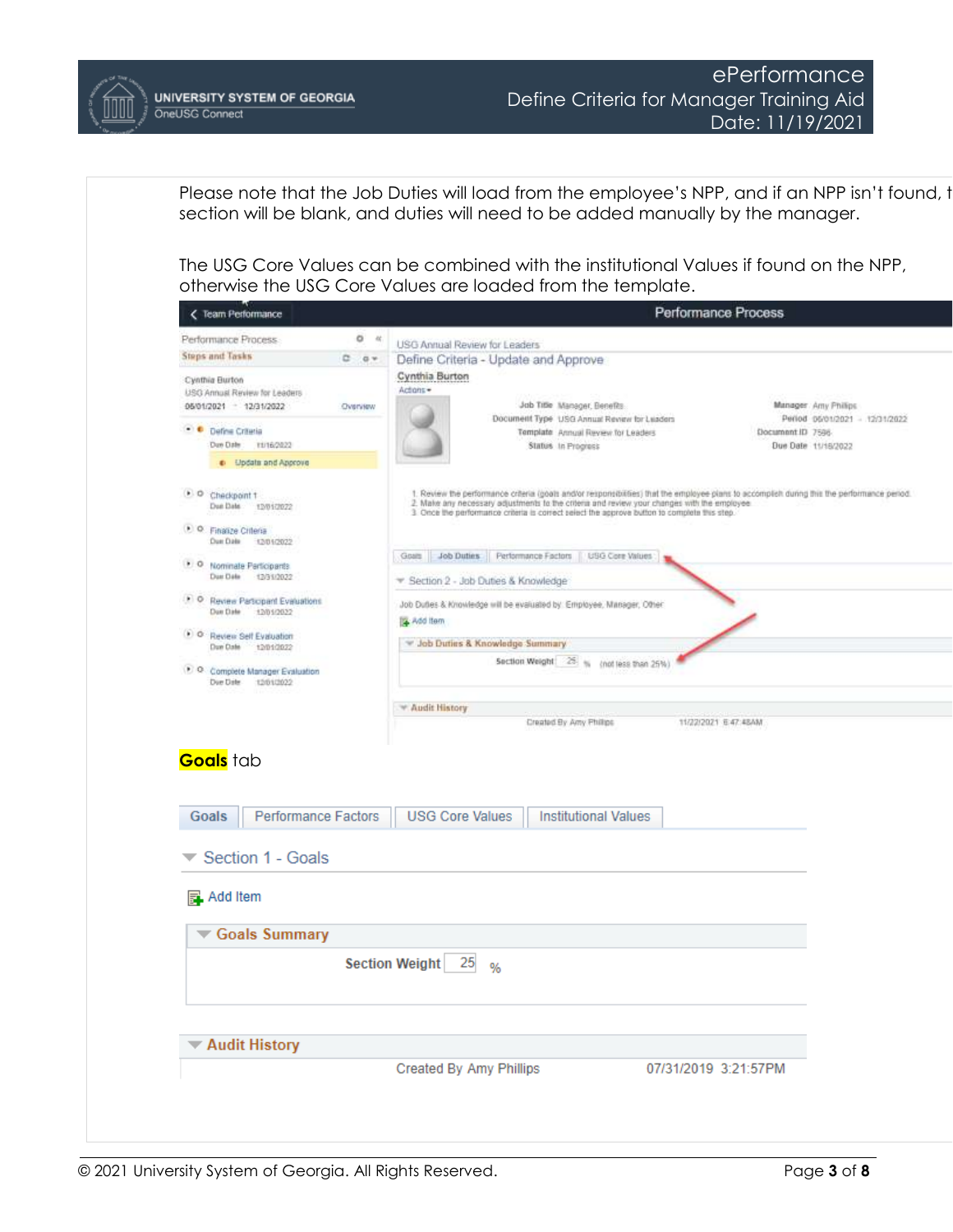## **Performance Factors** tab

| < Team Performance                                                 | Performance Process                                                                           |
|--------------------------------------------------------------------|-----------------------------------------------------------------------------------------------|
| $\circ$<br>Performance Process<br>$-100$                           | USG Armual Review for Leaders                                                                 |
| <b>Steps and Tasks</b><br>0.07<br>Cynthia Burtos                   | Define Criteria - Update and Approve                                                          |
| USG Annual Review for Leaders<br>06/01/2021 12/31/2022<br>Overview | Performance Facture   USO Care Values<br>Job Duties<br>Goals                                  |
| Define Citiena<br>Due Date<br>1016/2022                            | * Section 3 - Performance Factors                                                             |
| e Update and Approve                                               | Performance Factors will be evaluated by: Employee, Manager, Other<br>C-Expand   (i) Collapse |
| + O Checkpoint 1<br>Due Date 12/01/2022                            | $\blacktriangleright$ Communication                                                           |
| • 0 Finalize Colunia<br>Due Date<br>12/01/2022                     | <b>E-Customer Service</b><br>1 Initiative:                                                    |
| $-0.14$<br>Nominate Participants<br>Due Date (2/31/2022)           | > Innovation<br>1 Job Knowledge                                                               |
| • O Review Participant Evaluations<br>Due Date 12/11/2022          | <b>I</b> Adherence to University Policies                                                     |
| . O Review Self Evaluation<br>Due Date 12/81/2022                  | Coality of Work<br>+ Interperanced Relationships                                              |
| . Complete Manager Evaluation<br>Due Date (2010/2022)              | > Reliability/Amendance                                                                       |
|                                                                    | <b>F. Critical Thinking</b>                                                                   |
|                                                                    | * Performance Factors Summary<br>Section Weight 25 as partiess than 25%)                      |
|                                                                    | - Audit History                                                                               |
|                                                                    | Created By Amy Phillips<br>15/22/2021 6:47:45AM                                               |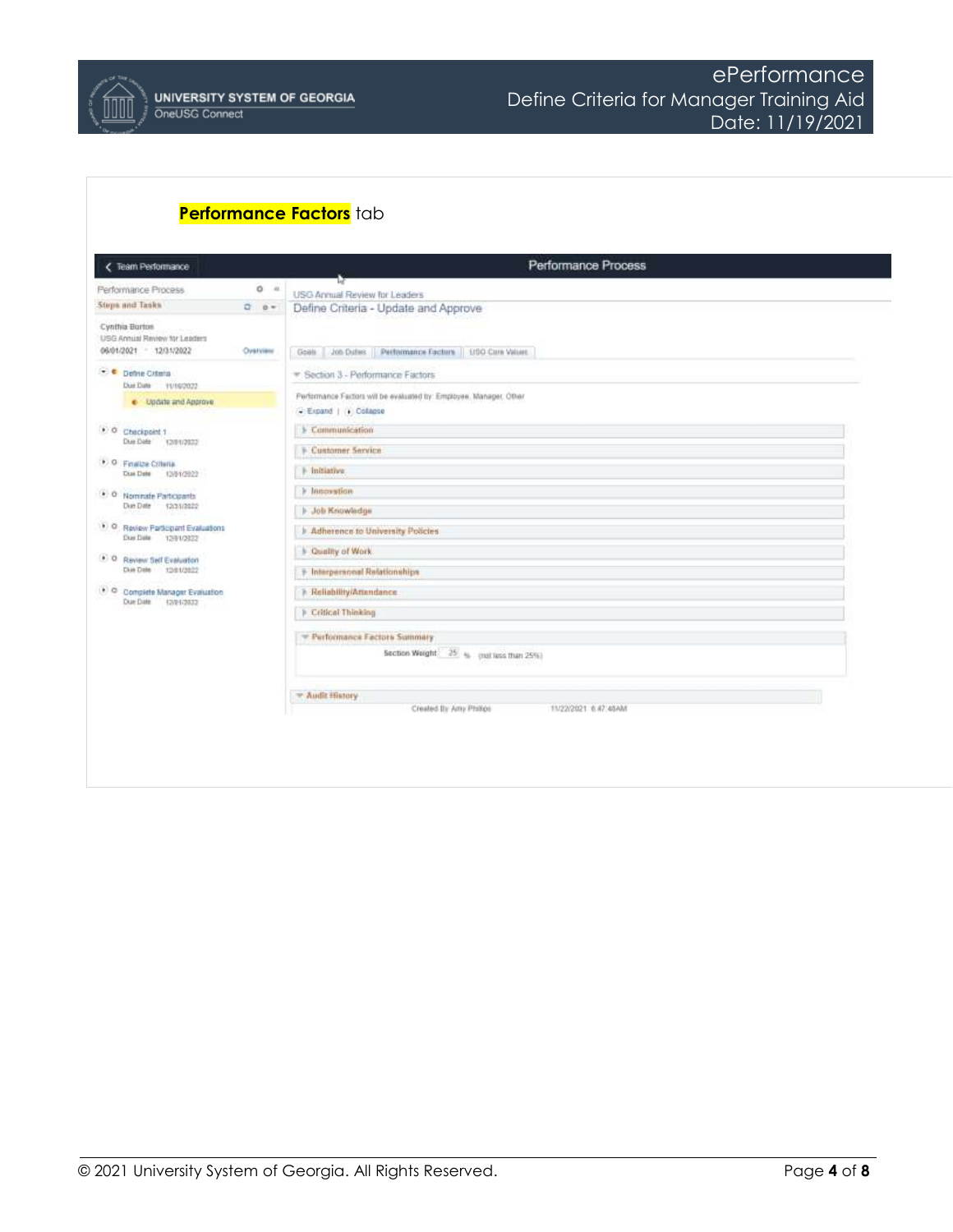

UNIVERSITY SYSTEM OF GEORGIA OneUSG Connect

| < Team Performance                                                                                                                                                                                                                                                                                                   |          | Performance Process                                                                                                                                                                                                                                                                                                                                                                                                                                                                                                                                                                                                     |
|----------------------------------------------------------------------------------------------------------------------------------------------------------------------------------------------------------------------------------------------------------------------------------------------------------------------|----------|-------------------------------------------------------------------------------------------------------------------------------------------------------------------------------------------------------------------------------------------------------------------------------------------------------------------------------------------------------------------------------------------------------------------------------------------------------------------------------------------------------------------------------------------------------------------------------------------------------------------------|
| Performance Process                                                                                                                                                                                                                                                                                                  | 0.4      | USG Annual Review for Leaders                                                                                                                                                                                                                                                                                                                                                                                                                                                                                                                                                                                           |
| Steps and Tasks                                                                                                                                                                                                                                                                                                      | 0.07     | Define Criteria - Update and Approve                                                                                                                                                                                                                                                                                                                                                                                                                                                                                                                                                                                    |
| Cynthia Burton<br>USG Annual Review for Leaders<br>06/01/2021 - 12/31/2022                                                                                                                                                                                                                                           | Overview | Job Dutwr<br>Performance Factors<br>USG Core Values<br>Goals                                                                                                                                                                                                                                                                                                                                                                                                                                                                                                                                                            |
| Cafine Criteria<br>Due Date 11/18/2022                                                                                                                                                                                                                                                                               |          | * Section 3 - Performance Factors                                                                                                                                                                                                                                                                                                                                                                                                                                                                                                                                                                                       |
| <b>e</b> Update and Approve                                                                                                                                                                                                                                                                                          |          | Performance Factors will be evaluated by Employee, Manager, Offier<br>Deand 1 Collapse                                                                                                                                                                                                                                                                                                                                                                                                                                                                                                                                  |
| · O Checkpant 1<br>Due Date 12/01/2022<br>· O Finalize Criteria<br>Due Date 12/01/2022<br>• O Nominala Participants<br>Due Date 12/11/2022<br>. O Raview Participant Evaluations<br>Due Dime 12/01/2022<br>. O Review Self Evaluation<br>Due Date 12/01/2022<br>. Complete Manager Evaluation<br>Due Date 15/01/2023 |          | <b>Communication</b><br>Description : The woten! to which employee is proficient and professional in oral and written communication. This includes listening,<br>understanding, remembering, and following oral or written instructions: asking for clarification when necessary and providing information to<br>others in a clear, complete and concise inanner.<br>11/22/2021 6:47AM<br>Created By Template<br><b>Eustomer Service</b><br>> Initiative<br><b>b</b> Innovation<br>> Job Knowledge<br>Adherence to University Policies<br>Danility of Work<br>F Interpersonal Relationships<br>> Reliability/Attendance |
|                                                                                                                                                                                                                                                                                                                      |          | <b>Critical Thinking</b>                                                                                                                                                                                                                                                                                                                                                                                                                                                                                                                                                                                                |
|                                                                                                                                                                                                                                                                                                                      |          | - Performance Factors Summary                                                                                                                                                                                                                                                                                                                                                                                                                                                                                                                                                                                           |
|                                                                                                                                                                                                                                                                                                                      |          | Section Weight 25 % (not less than 25%)                                                                                                                                                                                                                                                                                                                                                                                                                                                                                                                                                                                 |
|                                                                                                                                                                                                                                                                                                                      |          | <b>USG Core Values tab</b>                                                                                                                                                                                                                                                                                                                                                                                                                                                                                                                                                                                              |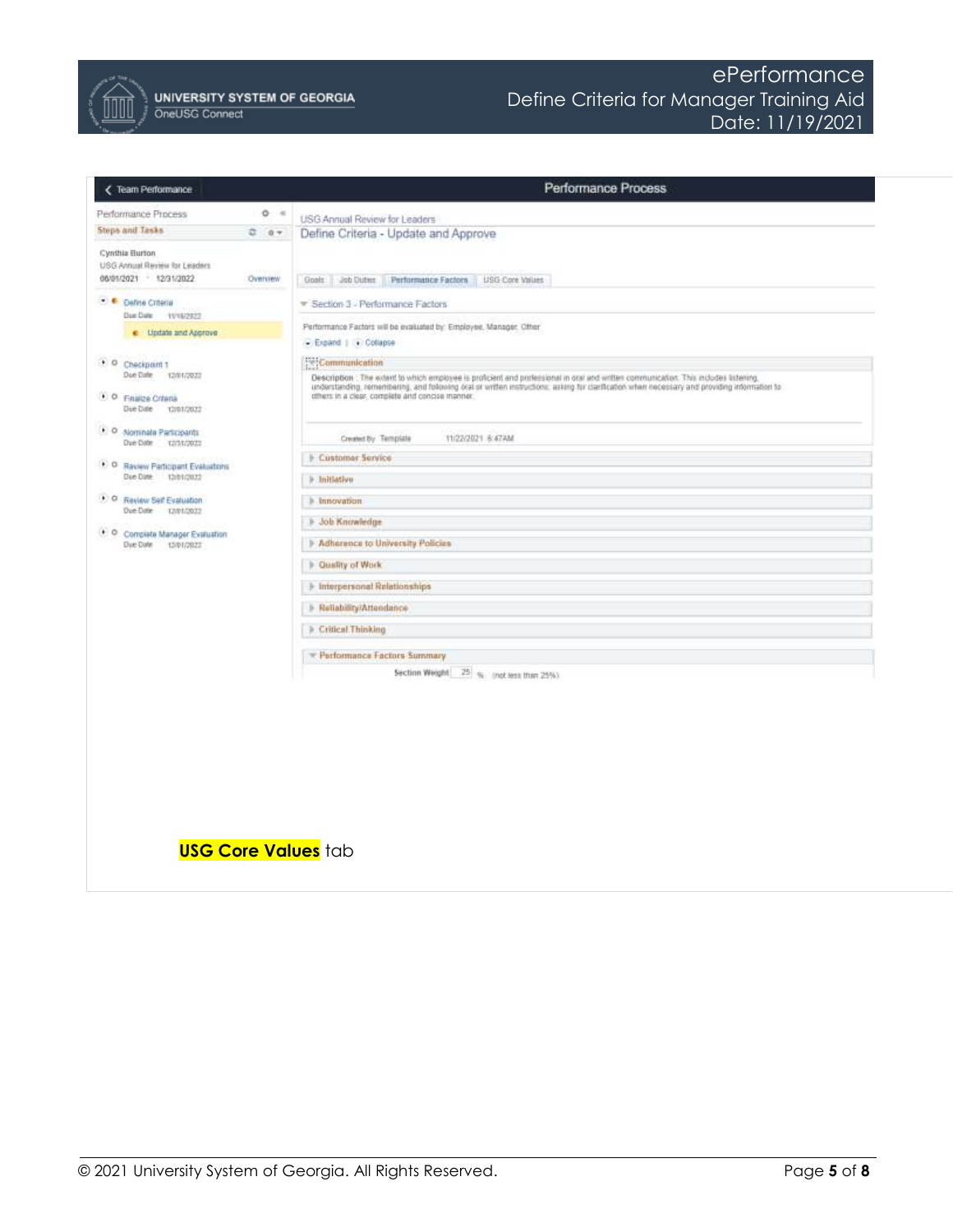

UNIVERSITY SYSTEM OF GEORGIA OneUSG Connect

| <b>Team Performance</b>                                                                                                                                                                                                                                                                                       | Performance Process                                                                                                                                                                                                                                                                                                                                                                                                                                                                                                                                                                                                                                                                                                                                                                                                                                                                                    |
|---------------------------------------------------------------------------------------------------------------------------------------------------------------------------------------------------------------------------------------------------------------------------------------------------------------|--------------------------------------------------------------------------------------------------------------------------------------------------------------------------------------------------------------------------------------------------------------------------------------------------------------------------------------------------------------------------------------------------------------------------------------------------------------------------------------------------------------------------------------------------------------------------------------------------------------------------------------------------------------------------------------------------------------------------------------------------------------------------------------------------------------------------------------------------------------------------------------------------------|
| Performance Process<br>$0 - 4$                                                                                                                                                                                                                                                                                | USG Annual Review for Leaders                                                                                                                                                                                                                                                                                                                                                                                                                                                                                                                                                                                                                                                                                                                                                                                                                                                                          |
| <b>Steps and Tasks</b><br>000<br>Cynthia Burton<br>USG Annual Review for Leaders<br>06/01/2021 - 12/31/2022<br>Overview                                                                                                                                                                                       | Define Criteria - Update and Approve<br>sestemment the member of the set of the statement of the<br>2 INTERFE MORE EGINE C. T. TAYLOR REGION<br>Document ID 7596<br>Template Annual Review for Leaders<br>Due Date 11/18/2022<br>Status In Prograss                                                                                                                                                                                                                                                                                                                                                                                                                                                                                                                                                                                                                                                    |
| · · Define Criteria<br>Due Date<br>11/18/2022<br>c Update and Approve<br>$\bullet$ 0<br>Checkpoint 1<br>Due Date<br>12/03/2022<br>. O Finaliza Criteria<br>Dae Date<br>12/01/2022<br><b>D.O.</b> Nominate Participants<br>Dow Date<br>12/31/2022<br>• O Review Participant Evaluations<br>Due Date 12/01/2022 | 1. Review the performance criteria (goals and/or responsibilities) that the employee plans to accomplan during this the performance period.<br>2. Make any necessary adjustments to the criteria and review your changes with the errolovee.<br>3. Once the performance criteria is correct select the approve buttin to complete this step.<br>Job Duties<br>Performance Factors<br><b>USG Core Values</b><br>Guilt<br>* Section 4 - USG Core Values<br>USG Core Values will be evaluated by Employee, Manager, Other<br>- Expand   (a) Collapse<br>: < Accountability<br>Description We firmly believe that education in the torm of scholarship, research. teaching, service, and developing others is a public trust.<br>We will live up to this trust through safeguarding our resources and being good stewards of the human, intellectual, physical, and fiscal<br>resources given to our care. |
| . O Review Set Evaluation<br>Due Date 12/01/2022<br>• C Complete Manager Evaluation<br>Don Date<br>12/01/2022                                                                                                                                                                                                 | Created By Template<br>11/22/2021 E-47AM<br><b>Excellence</b><br>$\rightarrow$ Integrity<br><b>Respect</b>                                                                                                                                                                                                                                                                                                                                                                                                                                                                                                                                                                                                                                                                                                                                                                                             |
|                                                                                                                                                                                                                                                                                                               | = USG Core Values Summary<br>Section Weight 25 % (not less than 25%)                                                                                                                                                                                                                                                                                                                                                                                                                                                                                                                                                                                                                                                                                                                                                                                                                                   |
| <b>Institutional Values</b>                                                                                                                                                                                                                                                                                   | As mentioned above, the Institutional Values can be combined with the USG Core Values<br>(or can replace them.) The resulting set of values will appear on the USG Core Values tab.                                                                                                                                                                                                                                                                                                                                                                                                                                                                                                                                                                                                                                                                                                                    |

d. Once Manager has **Defined** the **Criteria**, they approve criteria by clicking on approve. This will indicate completion of the Define Criteria phase.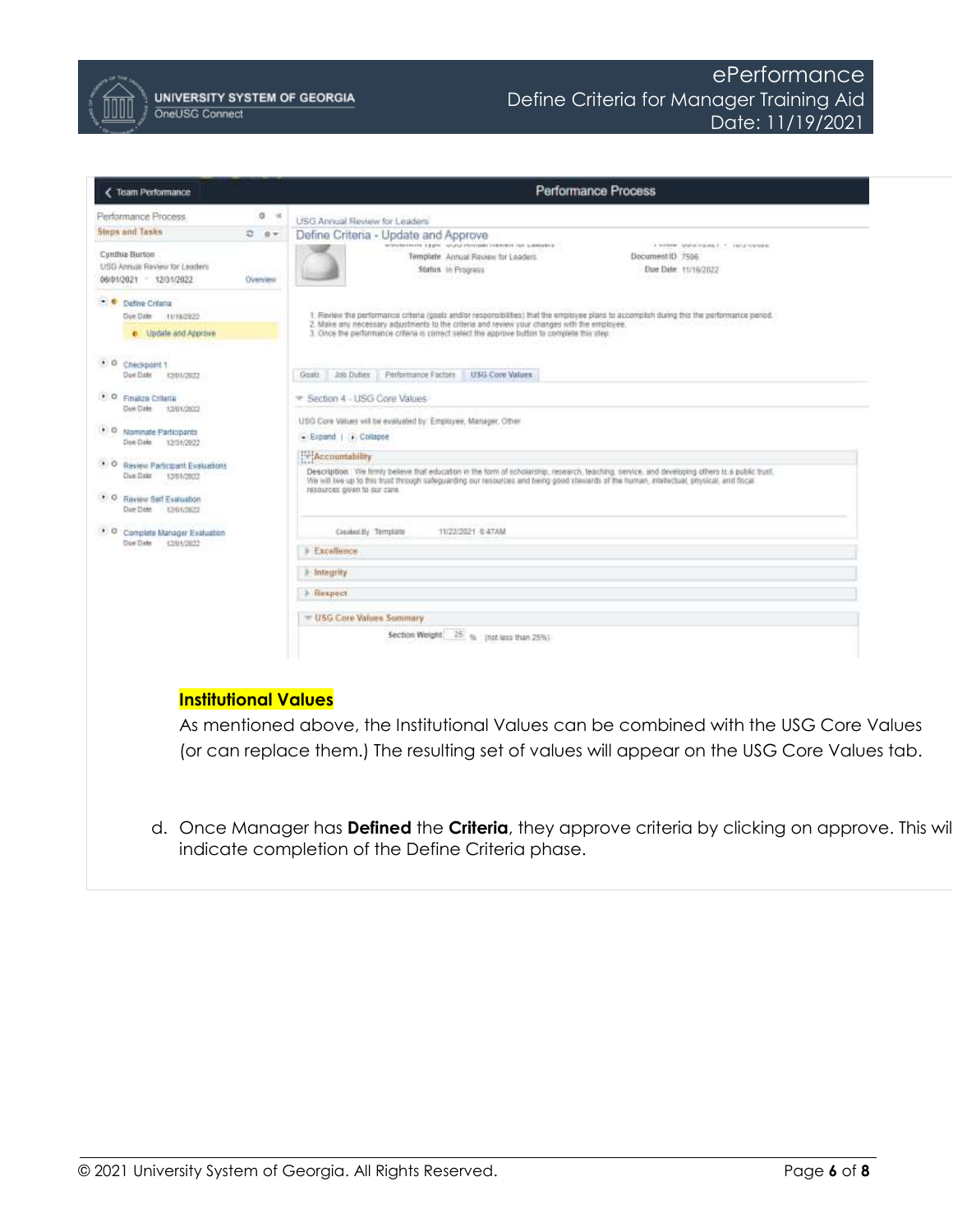

UNIVERSITY SYSTEM OF GEORGIA OneUSG Connect

| <b>C</b> Team Performance                                                                                                                                                                                                                                                                                             | Performance Process                                                                                                                                                                                                                                                                                                                                                                                                                                                                                                                                                                                                                                                                                                                   | Q<br>ଇ<br>⊗<br>Δ                 |
|-----------------------------------------------------------------------------------------------------------------------------------------------------------------------------------------------------------------------------------------------------------------------------------------------------------------------|---------------------------------------------------------------------------------------------------------------------------------------------------------------------------------------------------------------------------------------------------------------------------------------------------------------------------------------------------------------------------------------------------------------------------------------------------------------------------------------------------------------------------------------------------------------------------------------------------------------------------------------------------------------------------------------------------------------------------------------|----------------------------------|
| <b>Farbirruptie Pricess</b><br>$D - 4$                                                                                                                                                                                                                                                                                | <b>USG Annual Review for Leaders</b>                                                                                                                                                                                                                                                                                                                                                                                                                                                                                                                                                                                                                                                                                                  | <b>Bave   Agazave</b>            |
| <b>SODS and Tesles</b><br>0.17                                                                                                                                                                                                                                                                                        | Define Criteria - Update and Approve                                                                                                                                                                                                                                                                                                                                                                                                                                                                                                                                                                                                                                                                                                  | All Park 1 Enterprise and Export |
| Cambra Burton<br>USS Annual Review for Lasdem<br>08/01/2821 12/31/2021<br>Overview                                                                                                                                                                                                                                    | Cynthia Burton<br>Admin.<br>Job Title: Manager, Benefits<br>Metaget, Any Phillips                                                                                                                                                                                                                                                                                                                                                                                                                                                                                                                                                                                                                                                     |                                  |
| U. P. Detrie Crisera<br>Dan Date .<br><b>FETROSTI</b><br># Lischde And Approve                                                                                                                                                                                                                                        | Discussed Type LtDG Arroad Reveal for Leather<br>Pedia4 USD12021 / 12/21/2821<br>Template: Annual Raymer Sc1.830011<br>Decament D 7980<br>Matus In Pregnos<br><b>BAB Date: Hillscopt</b>                                                                                                                                                                                                                                                                                                                                                                                                                                                                                                                                              |                                  |
| $0.0$ Decision 1<br>Den Time CHEESSEE<br>C-D. Finalze Crimes<br>The Time : storagan<br>A D. Nororate Participants<br>Dear Date - North Good<br>* 0 Novac Partcoell Evaluations<br>San Item to stretchet<br>C-D Horas Saf Evenation<br>Dan Dank 1000 USD 1<br>8:31 Compage Manager Eveluation<br>disk has specifically | 1. Never-the performance others costs and/or responsibilities) that the employee plans to accomplish studing this the performance period.<br>2. Malos any necessary adjustments to the criteria and review your, changes with the aniptiyear.<br>3. Once the performings criteria is correct belief the approve button to complete this view.<br>Grade. Job Duties   Performance Pactors   1720 Core VALUE<br>* Seden 1 - Open<br>State with excellent by Emission, Manager 129an<br><b>GLANCIAN</b><br>* Guilt Summery<br>Section Weight, 22. 6 just use that 20%<br>+ Audit History<br>Creebst III Any Philips<br>11/22/2021 T.20-TTAM<br>Select Confirm to Approve Performance Criteria and the Define Criteria Step is completed. |                                  |
|                                                                                                                                                                                                                                                                                                                       | Approve Performance Criteria                                                                                                                                                                                                                                                                                                                                                                                                                                                                                                                                                                                                                                                                                                          |                                  |
|                                                                                                                                                                                                                                                                                                                       | Select confirm to approve and complete the Define Criteria Step.<br>Confirm<br>Cancel                                                                                                                                                                                                                                                                                                                                                                                                                                                                                                                                                                                                                                                 |                                  |
|                                                                                                                                                                                                                                                                                                                       | ж                                                                                                                                                                                                                                                                                                                                                                                                                                                                                                                                                                                                                                                                                                                                     |                                  |
|                                                                                                                                                                                                                                                                                                                       | Note the confirmation message from the system to inform the manager the step has been complete                                                                                                                                                                                                                                                                                                                                                                                                                                                                                                                                                                                                                                        |                                  |